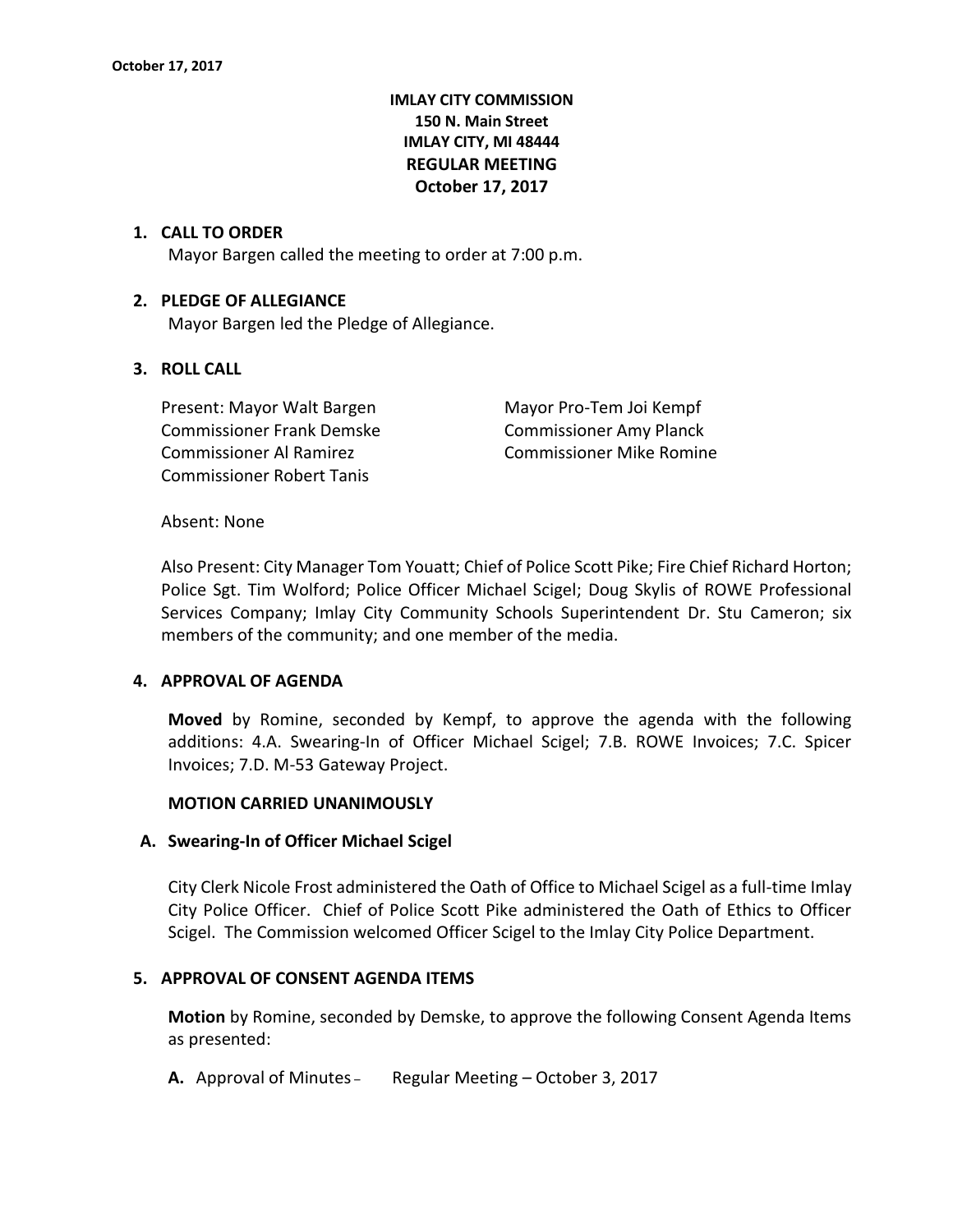| <b>B.</b> Other Minutes -    | Lamb Steele Board - September 28, 2017                                                    |
|------------------------------|-------------------------------------------------------------------------------------------|
| <b>C.</b> Payment of Bills - | Payroll totaling \$89,514.50<br>Accounts Payable and Trust & Agency totaling \$268,098.68 |

## **ROLL CALL VOTE**

Ayes: Kempf, Romine, Demske, Ramirez, Tanis, Planck, Bargen Nays: None **MOTION CARRIED 7 - YEAS; 0 – NAYS**

## **6. CITIZENS FROM THE FLOOR**

Alan Rosenbalm, Imlay City, addressed the Commission with a concern regarding the continued vandalism of the Polly Ann Trail, especially in the tunnels. Mr. Rosenbalm inquired as to when the new security lights would be installed on the Trail.

At this time Mayor Bargen offered the floor to Imlay City Community Schools Superintendent Dr. Stu Cameron to address the school millage proposal agenda item. Dr. Cameron announced that he was present to speak with the City Commission regarding the school millage proposal on the November 7, 2017 ballot. Dr. Cameron noted that the proposal is seeking 1.25 mills for 3 years for a sinking fund for major repairs and renovations and if approved would raise approximately \$1,422,000.00 over the three year period. Dr. Cameron explained that it is necessary to seek the millage due to cuts in State funding and declining enrollment, and detailed some of the cost saving measures they have already implemented.

City Manager Tom Youatt inquired as to whether a renewal of the millage would be sought in the fourth year. Dr. Cameron responded that the current plan is to not seek a renewal and the current debt millage will soon expire.

Commissioner Romine inquired as to a projection of the savings realized from proposed energy efficiency upgrades. Dr. Cameron responded that he did not have the information with him for the proposed upgrades, but savings of over \$200,000.00 had been realized in the last 2 years due to the implementation of cultural changes.

# **7. OLD BUSINESS**

#### **A. Meter Pit Project – Final Pay #5**

City Manager Tom Youatt presented a Final Application for Payment No. 5 prepared by ROWE Professional Services Company for services performed by Boddy Construction Co. Inc. on the Meter Pit Project in the amount of \$10,903.32. Youatt noted this is the final payment on this project, and DPW Superintendent Ed Priehs has completed training on the new water controls and has the necessary manuals. Youatt reiterated to the Commission that this now allows the City to better monitor and time the water coming into the City, leading to more efficiency in water use and purchase.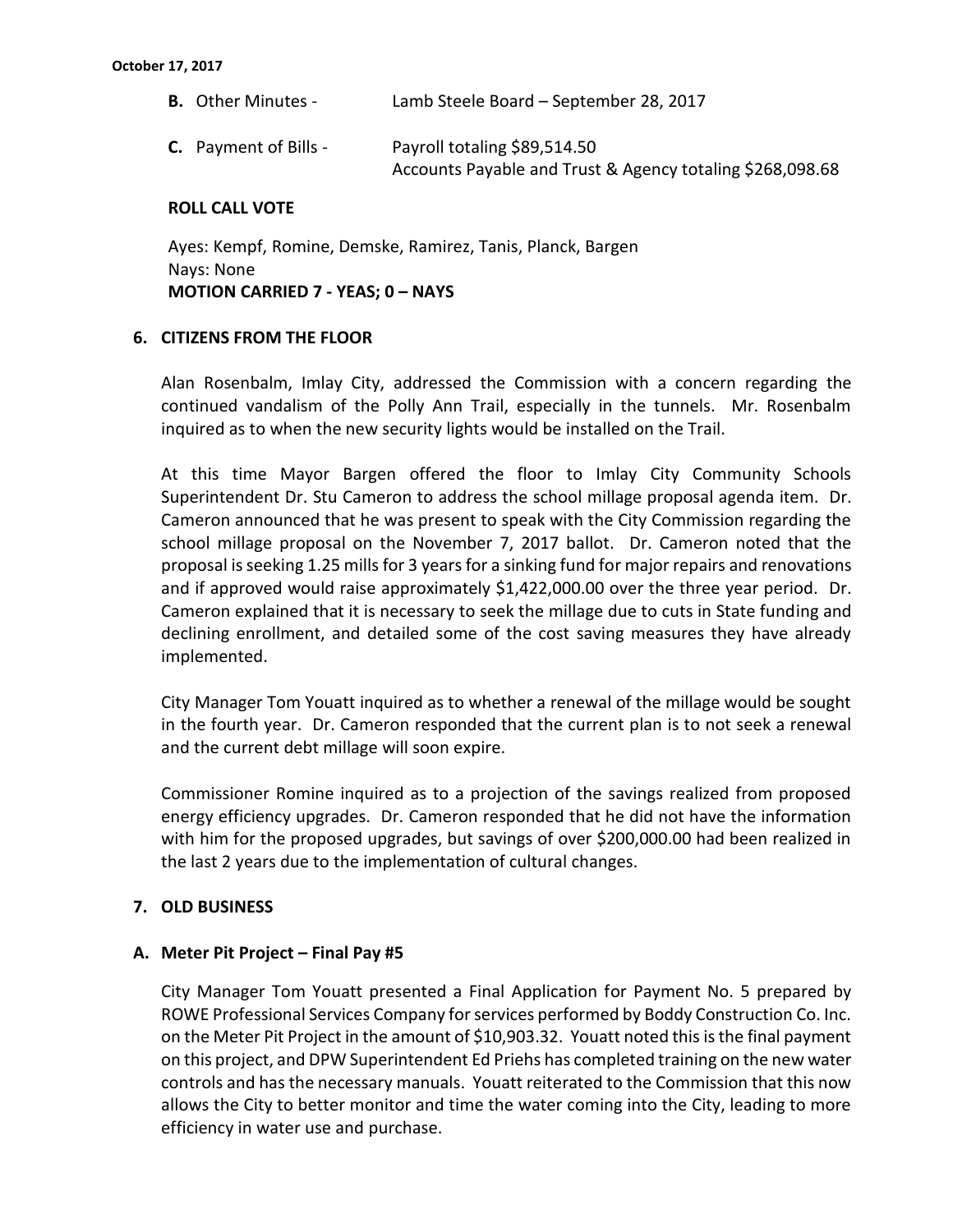**Motion** by Romine, seconded by Ramirez, to approve the final payment for construction services to Boddy Construction Co. Inc. for the Meter Pit Project in the amount of \$10,903.32, as presented.

## **ROLL CALL VOTE**

Ayes: Romine, Demske, Ramirez, Tanis, Planck, Kempf, Bargen Nays: None **MOTION CARRIED 7 - YEAS; 0 – NAYS**

#### **B. ROWE Invoices**

City Manager Tom Youatt presented the final payment request from ROWE Professional Services Company for design and construction engineering services in the amount of \$248.75 for the Meter Pit Project.

**Motion** by Kempf, seconded by Romine, to approve the payment for Design and Construction Engineering from ROWE Professional Services Company for the Meter Pit Project in the amount of \$248.75, as presented.

## **ROLL CALL VOTE**

Ayes: Demske, Ramirez, Tanis, Planck, Kempf, Romine, Bargen Nays: None **MOTION CARRIED 7 - YEAS; 0 – NAYS**

City Manager Tom Youatt presented a progress payment request from ROWE Professional Services Company for design and construction engineering services in the amount of \$19,541.50 for the North Fairgrounds and Capac Roads Scrap Tire Grant Project. Youatt noted that the Capac Road Project is nearly complete with minor punchlist items.

**Motion** by Tanis, seconded by Romine, to approve the payment for Design and Construction Engineering from ROWE Professional Services Company for the North Fairgrounds and Capac Roads Scrap Tire Grant Project in the amount of \$19,541.50, as presented.

#### **ROLL CALL VOTE**

Ayes: Ramirez, Tanis, Planck, Kempf, Romine, Demske, Bargen Nays: None **MOTION CARRIED 7 - YEAS; 0 – NAYS**

#### **C. Spicer Invoices**

City Manager Tom Youatt presented payment requests from Spicer Group on the Water Asset Management Plan and Capital Improvement Plan projects. Youatt noted that the WAMP is similar to the SWAMP and is required by the State to be completed by the first of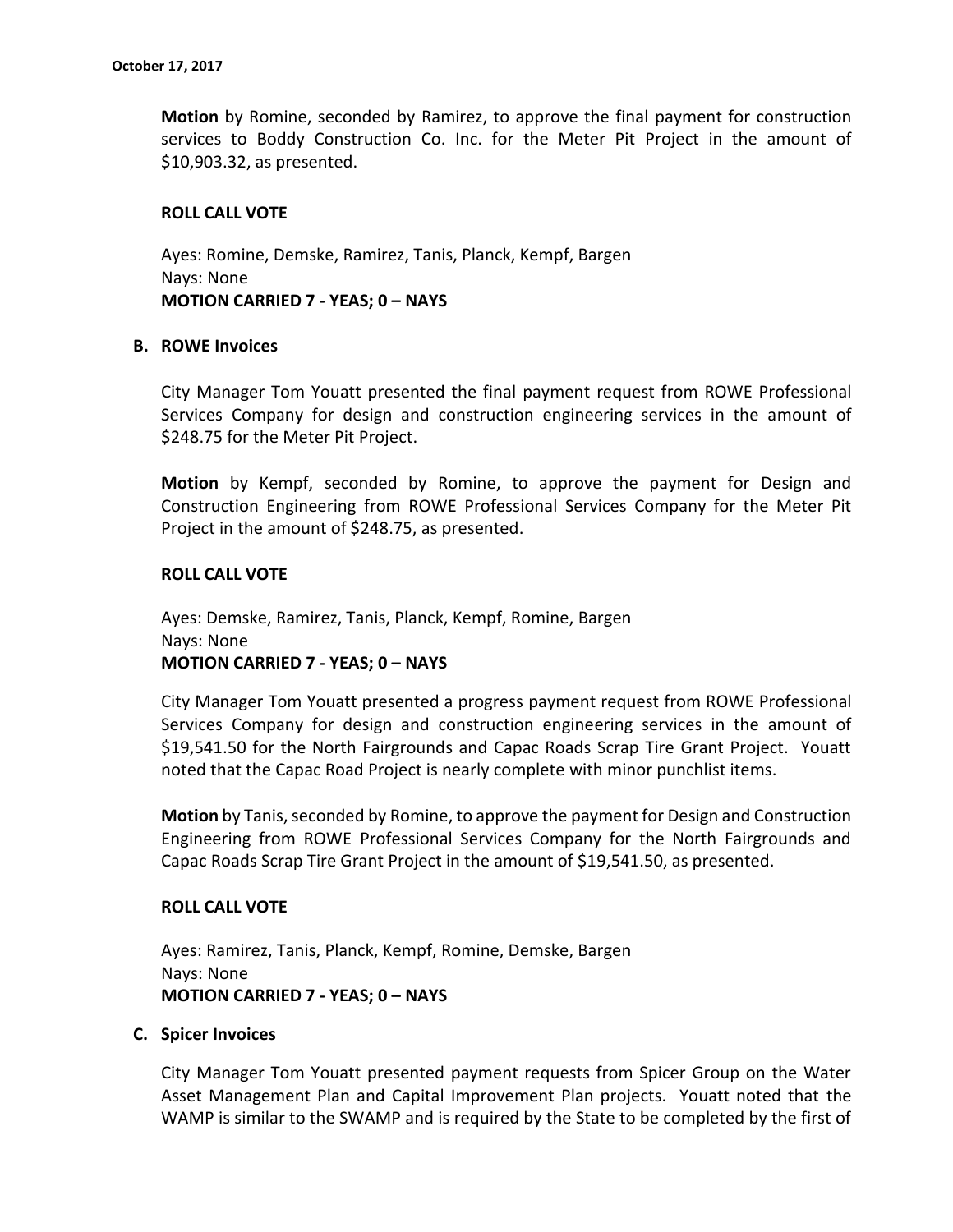the year. Youatt reiterated that the Commission has previously approved contracts for these services and these payment requests are typical progress billings.

Commissioner Planck inquired as to the total budgeted cost of the Capital Improvement Plan. City Manager Tom Youatt responded \$18,500.00 in total.

**Motion** by Ramirez, seconded by Romine, to approve the Water Asset Management Plan payment invoice for Spicer Group in the amount of \$7,803.50, as presented.

## **ROLL CALL VOTE**

Ayes: Tanis, Planck, Kempf, Romine, Demske, Ramirez, Bargen Nays: None **MOTION CARRIED 7 - YEAS; 0 – NAYS**

**Motion** by Kempf, seconded by Demske, to approve the Capital Improvement Plan payment invoice for Spicer Group in the amount of \$720.00, as presented.

## **ROLL CALL VOTE**

Ayes: Planck, Kempf, Romine, Demske, Ramirez, Tanis, Bargen Nays: None **MOTION CARRIED 7 - YEAS; 0 – NAYS**

#### **D. M-53 Gateway Project**

City Manager Tom Youatt stated that in order to move the M-53 Gateway Project forward, the Commission would need to approve a sign option for the Gateway Sign. Youatt presented three design options prepared by Spicer Group and noted that Spicer Group recommended option #2.

Commissioner Demske inquired as to the material that the letters would be constructed of. City Manager Tom Youatt responded that the letters would be fabricated from metal.

Commissioner Ramirez inquired as to the rationale for choosing option #2. City Manager Tom Youatt responded that option #2 includes a brick face and is clean, neat and classy. Youatt further noted that the letters can be fabricated in any font the City chooses.

Mayor Bargen noted that the planned uplighting will enhance the sign and the lettering.

City Manager Tom Youatt noted that the project would be bid out this winter with construction taking place in the spring, and is estimated to total \$150,000.00.

Commissioner Planck inquired as to who would take care of the plantings around the sign and median. City Manager Tom Youatt responded that the City would maintain the plantings.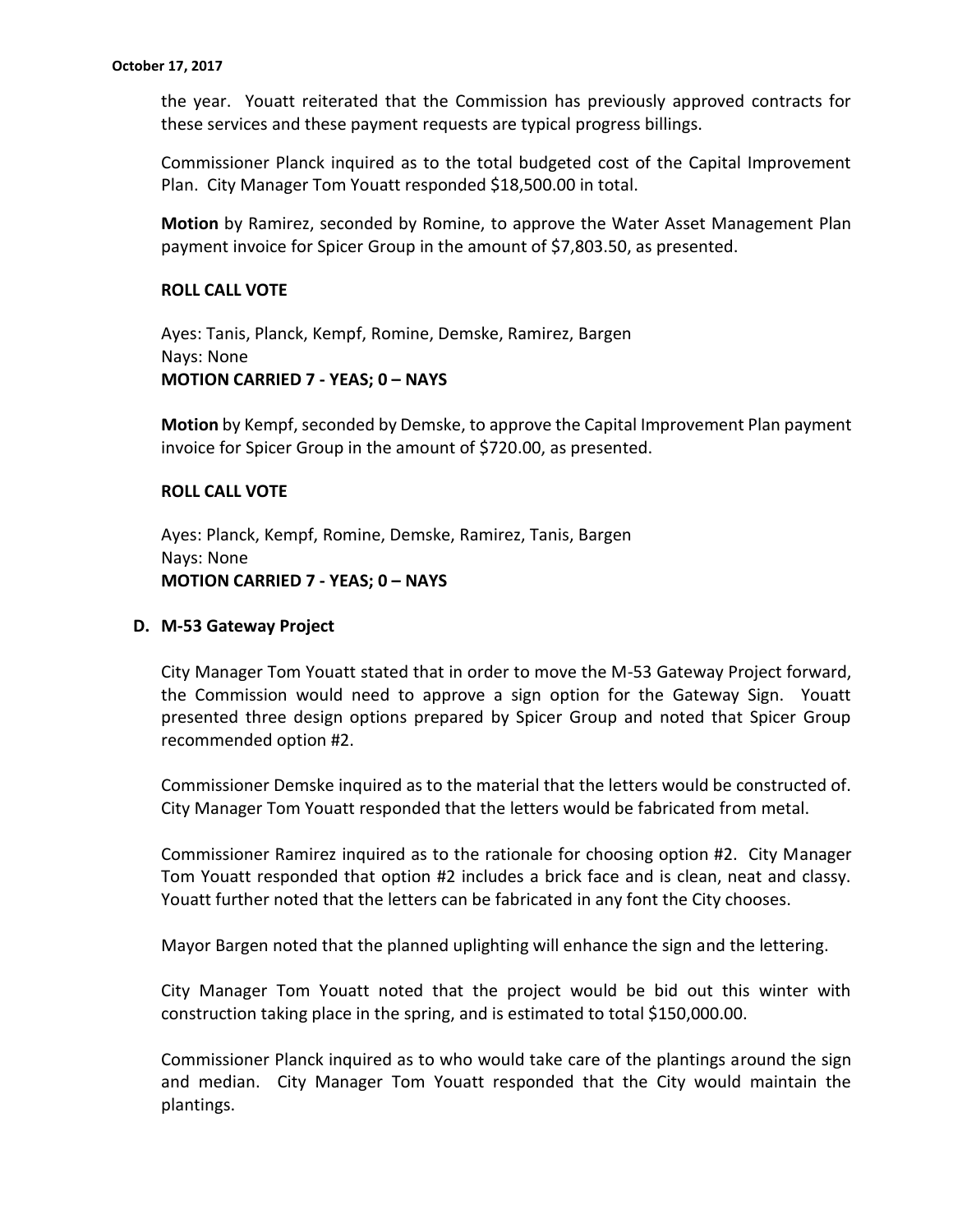Commissioner Demske inquired as to which direction the Gateway Sign would face. City Manager Tom Youatt responded that the sign would be placed on the east side of M-53 and will face south.

Commissioner Ramirez noted that option #3 fits in best with the wayfinding signs throughout the City. Commissioner Tanis added that option #3 matches other signs within the City.

Mayor Bargen noted the coordination of brick on the median and the Gateway Sign option #2.

**Motion** by Romine, seconded by Kempf, to approve design option #2 for the M-53 Gateway Sign, as recommended by Spicer Group.

## **ROLL CALL VOTE**

Ayes: Kempf, Romine, Demske, Planck, Bargen Nays: Ramirez, Tanis **MOTION CARRIED 5 - YEAS; 2 – NAYS**

#### **8. NEW BUSINESS**

## **A. Dr. Stu Cameron, Imlay City School Superintendent – School Millage**

See agenda item 6. *Citizens From the Floor*, for Dr. Stu Cameron's presentation on the school millage proposal.

#### **B. Capac Road – Change Order #1**

City Manager Tom Youatt presented a letter of recommendation from ROWE Professional Services Company for Commission approval of Change Order #1 for the North Fairgrounds and Capac Roads Scrap Tire Grant Project reducing the contract amount with James P Contracting, Inc. by \$10,070.90. Youatt explained that a unit price decrease for paving was the major cause for the change and the resulting contract price is now \$284,573.85. Youatt noted the project has been very well done, and the City will be reimbursed 50% of the costs through the DEQ Scrap Tire Grant. Doug Skylis of ROWE Professional Services Company explained the storm sewer work necessary on North Fairgrounds Road and the installation of a concrete gutter for improved drainage.

**Motion** by Romine, seconded by Demske, to approve Change Order No. 1 to the North Fairgrounds and Capac Roads Scrap Tire Grant Project resulting in a net reduction of the contract price with James P Contracting, Inc. in the amount of \$10,070.90, with a new contract price of \$284,573.85.

### **ROLL CALL VOTE**

Ayes: Tanis, Planck, Kempf, Romine, Demske, Ramirez, Bargen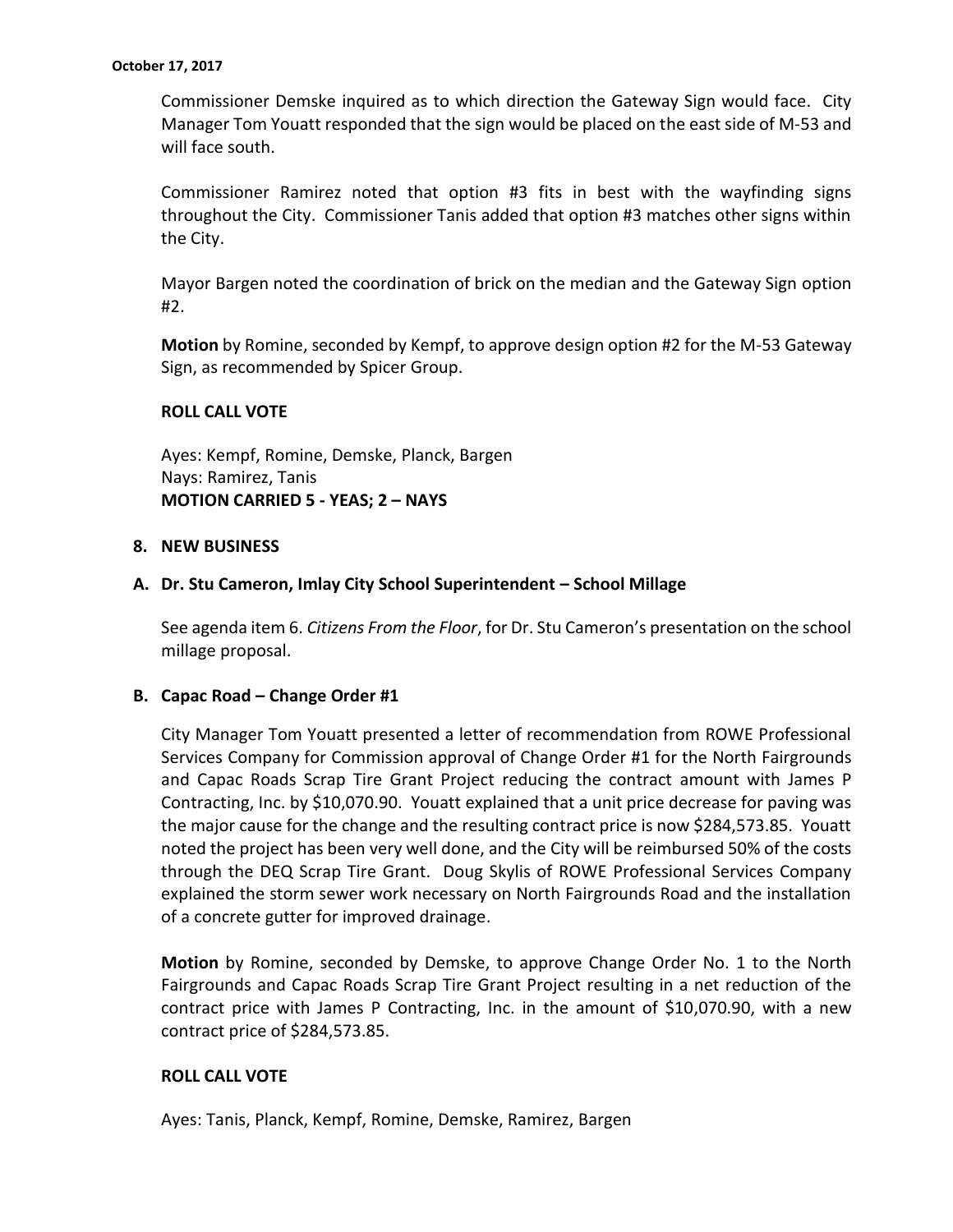# Nays: None **MOTION CARRIED 7 - YEAS; 0 – NAYS**

# **C. Capac Road – Pay #1**

City Manager Tom Youatt presented a Contractor's Application for Payment No. 1 request prepared by ROWE Professional Services Company for construction services by James P Contracting in the amount of \$248,137.66 for the North Fairgrounds and Capac Roads Scrap Tire Grant Project. Youatt noted \$14,228.69 remaining in retainage on the project with minor punchlist items.

**Motion** by Romine, seconded by Tanis, to approve the payment request from James P Contracting for construction services for the North Fairgrounds and Capac Roads Scrap Tire Grant Project in the amount of \$248,137.66, as presented.

## **ROLL CALL VOTE**

Ayes: Planck, Kempf, Romine, Demske, Ramirez, Tanis, Bargen Nays: None **MOTION CARRIED 7 - YEAS; 0 – NAYS**

## **D. DNR Property Purchase Agreement**

City Manager Tom Youatt presented a letter from the DNR Real Estate Services regarding the Land Transaction Agreement for the Imlay City Field Office property. The agreement details a total of \$189,400.00 for acquisition of the property including: \$187,000.00 Land Price; \$2,100.00 Appraisal Fee; and \$300.00 Legal Notice. Youatt noted that this 2.66 acre parcel is the most ideal location for a new fire hall. Youatt added that the City Attorney has reviewed the proposed agreement and found no objections to it.

Commissioner Planck inquired as to whether a Phase I and II will need to be conducted on the property. City Manager Tom Youatt responded that the City will have to demolish the existing building and will perform a Phase I and other due diligence as necessary.

City Manager Tom Youatt added that he will be presenting a reimbursement resolution to the Commission whereby the General Fund can be reimbursed the land acquisition costs should the City opt to bond for new fire hall construction in the future.

**Motion** by Ramirez, seconded by Kempf, to approve the Land Transaction Agreement with the DNR for City purchase of the DNR Imlay City Field Office in the amount of \$189,400.00, and authorize City Manager Tom Youatt to execute the agreement on behalf of the City.

# **ROLL CALL VOTE**

Ayes: Kempf, Romine, Demske, Ramirez, Tanis, Planck, Bargen Nays: None **MOTION CARRIED 7 - YEAS; 0 – NAYS**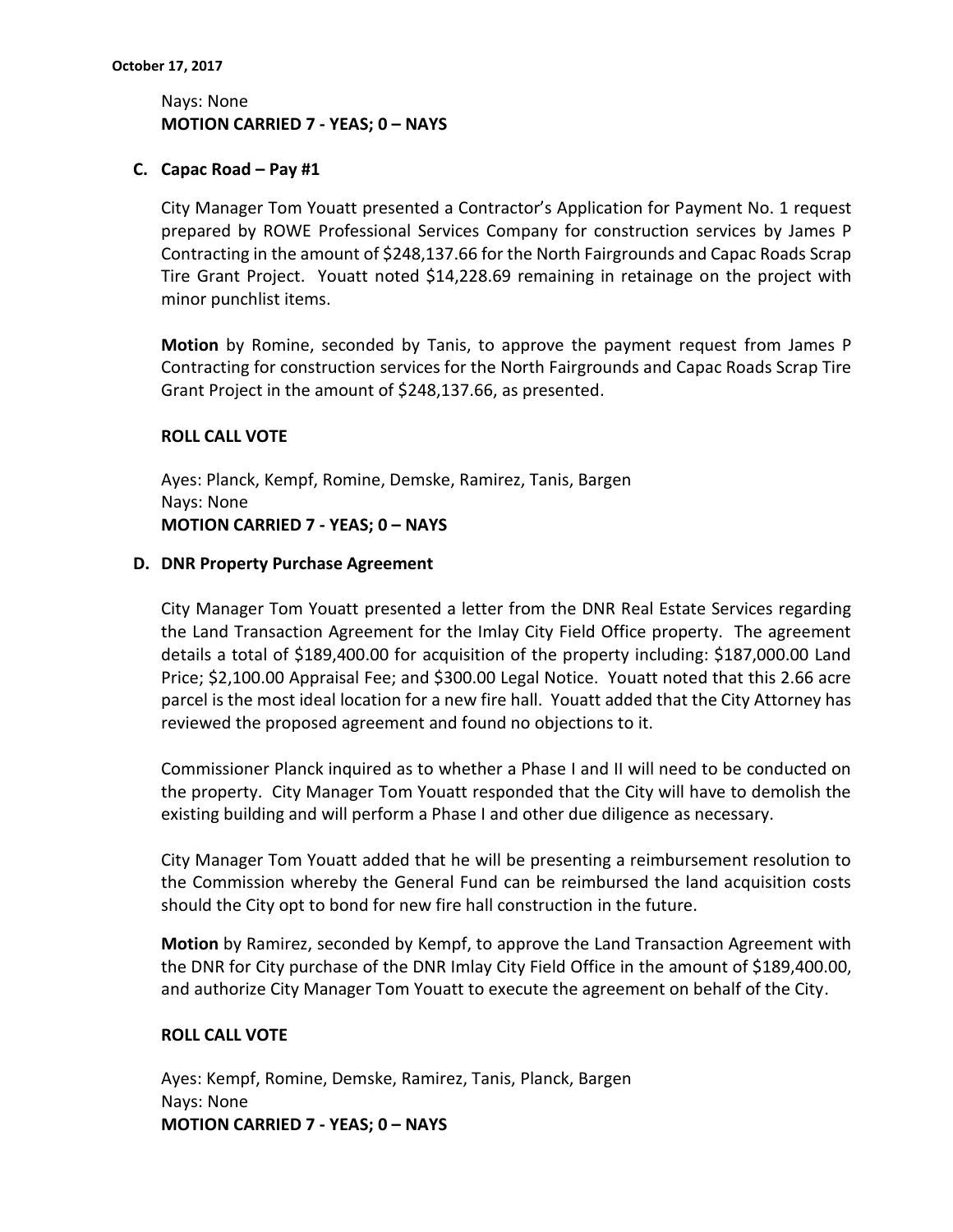# **E. Design Engineering Proposal – E. Capac Road**

City Manager Tom Youatt presented a proposal for design engineering services from ROWE Professional Services Company for the East Capac Road Rehabilitation Project in the amount of \$21,400.00. Youatt noted that the total road project cost is estimated at \$238,700.00 and will be 80% funded through an MDOT Rural Task Force Grant, matched with approximately \$48,000.00 in City funds. Youatt noted the need to rebuild Capac Road especially given the recent bridge work performed by the Lapeer County Road Commission.

Commissioner Ramirez inquired as to the project area for the East Capac Road Project. City Manager Tom Youatt responded that the project will include from M-53 east to the City limits, and will extend to the bridge.

**Motion** by Romine, seconded by Demske, to approve the proposal from ROWE Professional Services Company for design engineering services for the East Capac Road Project in the amount of \$21,400.00, as presented.

# **ROLL CALL VOTE**

Ayes: Demske, Ramirez, Tanis, Planck, Kempf, Romine, Bargen Nays: None **MOTION CARRIED 7 - YEAS; 0 – NAYS**

# **F. Approve Trick-or-Treat Hours**

Mayor Bargen noted the need for the Commission to set the hours for trick-or-treating and further noted the hours had traditionally been 6:00 p.m. to 8:00 p.m.

**Motion** by Romine, seconded by Demske, to set Trick-or-Treating hours for 6:00 p.m. to 8:00 p.m. on October 31, 2017.

# **MOTION CARRIED UNANIMOUSLY**

# **9. MANAGER'S REPORT**

Additional information was attached to the packet.

City Manager Tom Youatt reported that the Capital Improvement Plan (CIP) Project was well underway with 19 project proposals having been submitted by the Department Heads. Youatt announced the Policy Group for the CIP would meet on October 30, 2017 from 10:00 a.m. to 2:00 p.m. to review and score the project proposals. Youatt reiterated that a CIP is required for eligibility to receive CDBG funds. Youatt reported that the Polly Ann Trail Lighting Project had been re-staked as work is beginning soon and will be completed shortly. Youatt reported that he, along with DPW Superintendent Ed Priehs will be attending a meeting with GLWA to review the water purchase contract and daily flows and rates. Youatt noted that the City of Flint remains undecided between GLWA and KWA. Youatt informed the Commission that he had contacted MML regarding the City's property insurance and requested a reassessment of the coverages on all City buildings. Youatt reported that the City should be covered for \$19 million versus the current \$17 million. Youatt reported that the fire contract with Imlay Township expires December 31, 2017, and he will be meeting with the Township Supervisor and Fire Chief Richard Horton to determine a fair charge for the services provided by the City. Youatt reported